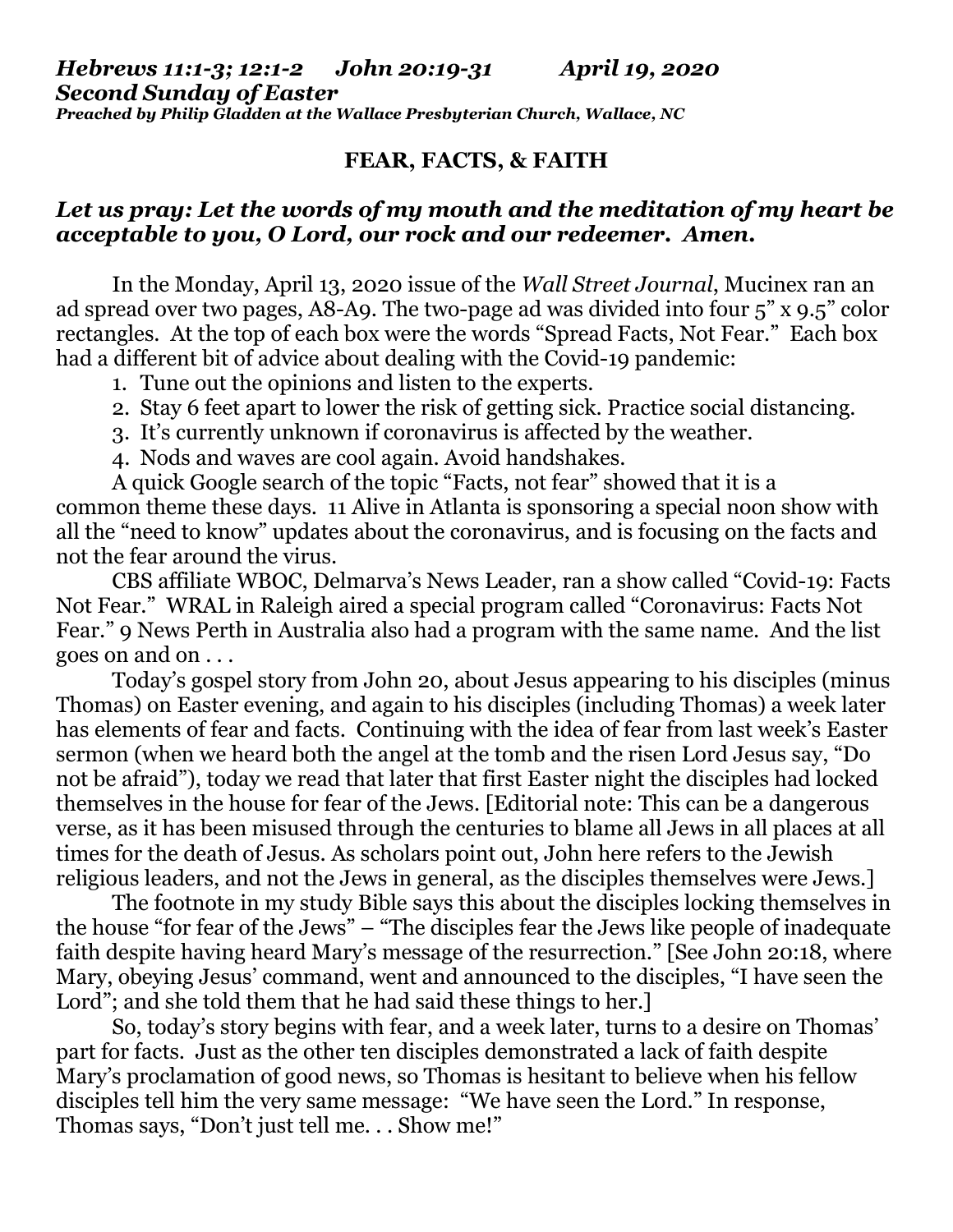Wednesday morning, about thirty minutes before our Zoom Bible study on this story about "doubting Thomas," I saw a great cartoon on Facebook. In case you're not familiar with Zoom teleconferencing, one feature allows all participants in the call to appear on the screen at the same time. Wednesday morning we had eight boxes on the screen. It looked kind of like the introduction to the old Brady Bunch TV show.



When you use Zoom, you can turn your camera off so you can't be seen, but your name will appear on the screen. You can also mute your computer microphone so you can't be heard. For security purposes, the meeting host can also mute/unmute all participants.

Anyway, the cartoon from Facebook shows drawings of the remaining eleven disciples in a Zoom teleconference meeting format. In the bottom left hand corner, there is the name Jesus, who, though you can't see him, says, "Hey." Next to him, Simon asks, "How on earth is he in on the meeting?" (That may be the earliest example of what's called Zoombombing! Sort of like Jesus appearing and standing among the disciples in the locked room . . .) At the other end of the bottom row, Thomas emphatically proclaims, "Unless he turns on his camera, I will not believe it!"



That's funny, and a pretty good 21st century interpretation of today's story. In the comments section on Facebook, someone submitted a revised version of the disciples' Zoom meeting. It looks like this: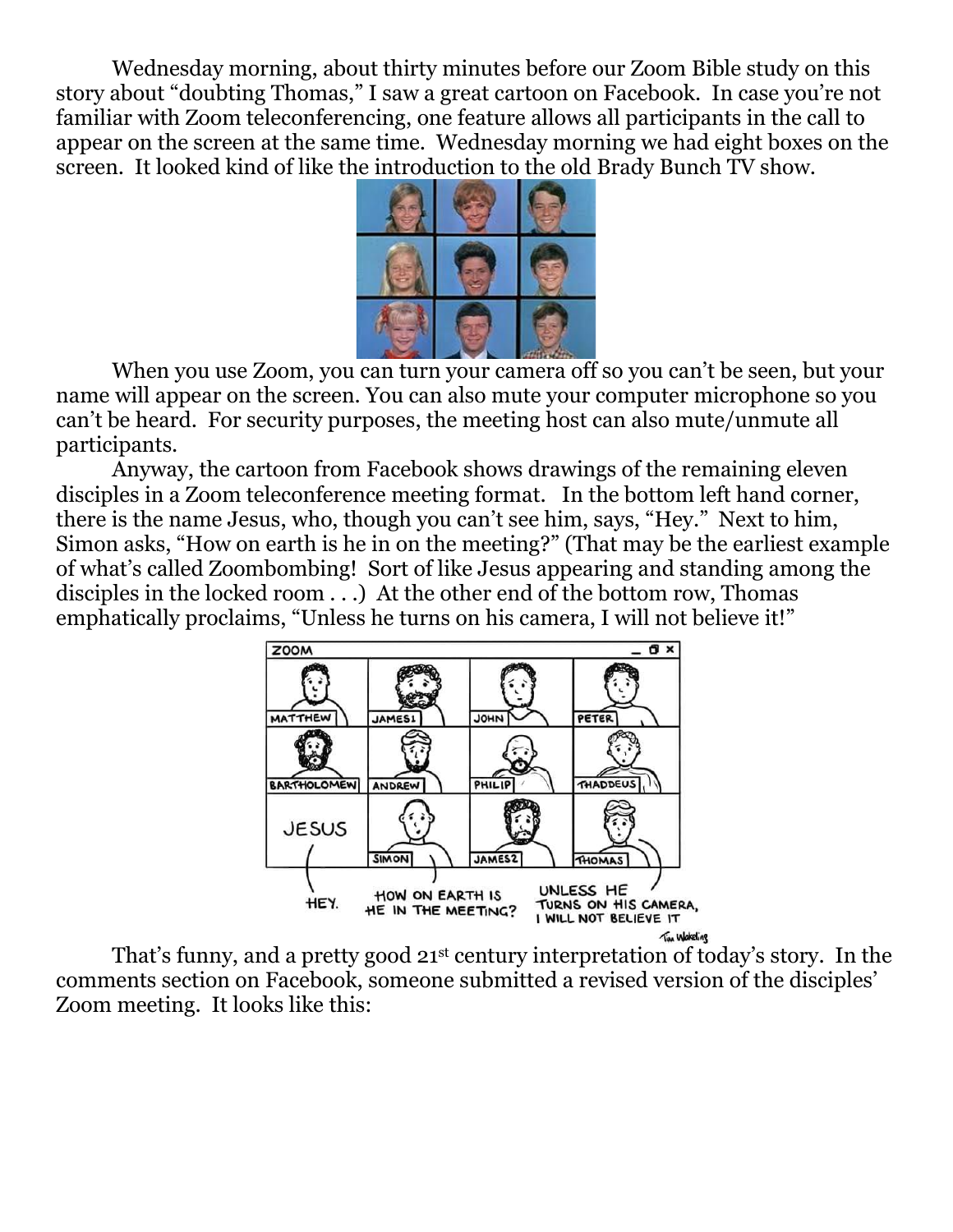

Again, that's a very clever 21<sup>st</sup> century interpretation of the first Easter story. Remember: the women who went to the tomb were the first ones to be "unmuted" so they could tell the good news of Jesus' resurrection from the dead, just as Mary Magdalene told the disciples, "I have seen the Lord!"

But that proclamation – "I have seen the Lord" – from Mary Magdalene to the disciples to Thomas wasn't enough for any of the disciples. It wasn't until the other ten disciples had encountered the risen Lord behind locked doors, in the midst of their fear, that they were able to move from fear to faith. And Thomas, who for whatever reason wasn't at the Easter evening gathering, asked for nothing more than his ten compatriots had already been privileged to see – Jesus' hands and side.

And yet, poor Thomas alone has been saddled for 2000 years with the unfortunate nickname "Doubting Thomas," despite the other disciples' slowness to believe the good news. Interestingly, in Matthew's parallel story at the end of his gospel, when the risen Jesus appears to his disciples on the mountain in Galilee, we read that "when they saw him, they worshiped him; but some doubted." (Matthew 28:17)

Thomas wanted cold, hard facts. What he got instead was a call to faith. Even though Jesus offered Thomas his hands and side to feel, the story doesn't tell us Thomas took advantage of what he had so boldly demanded just a week earlier. His story is the classic illustration of the old saying, "Be careful what you ask for, you just might get it." Instead, when Thomas meets the risen Jesus, it is an opportunity for faith, and not just for Thomas, but for all of us, for everyone who has come after the disciples in the first century A.D. And Thomas responds with the most important, most basic, most fundamental confession/profession of faith: "My Lord and my God!"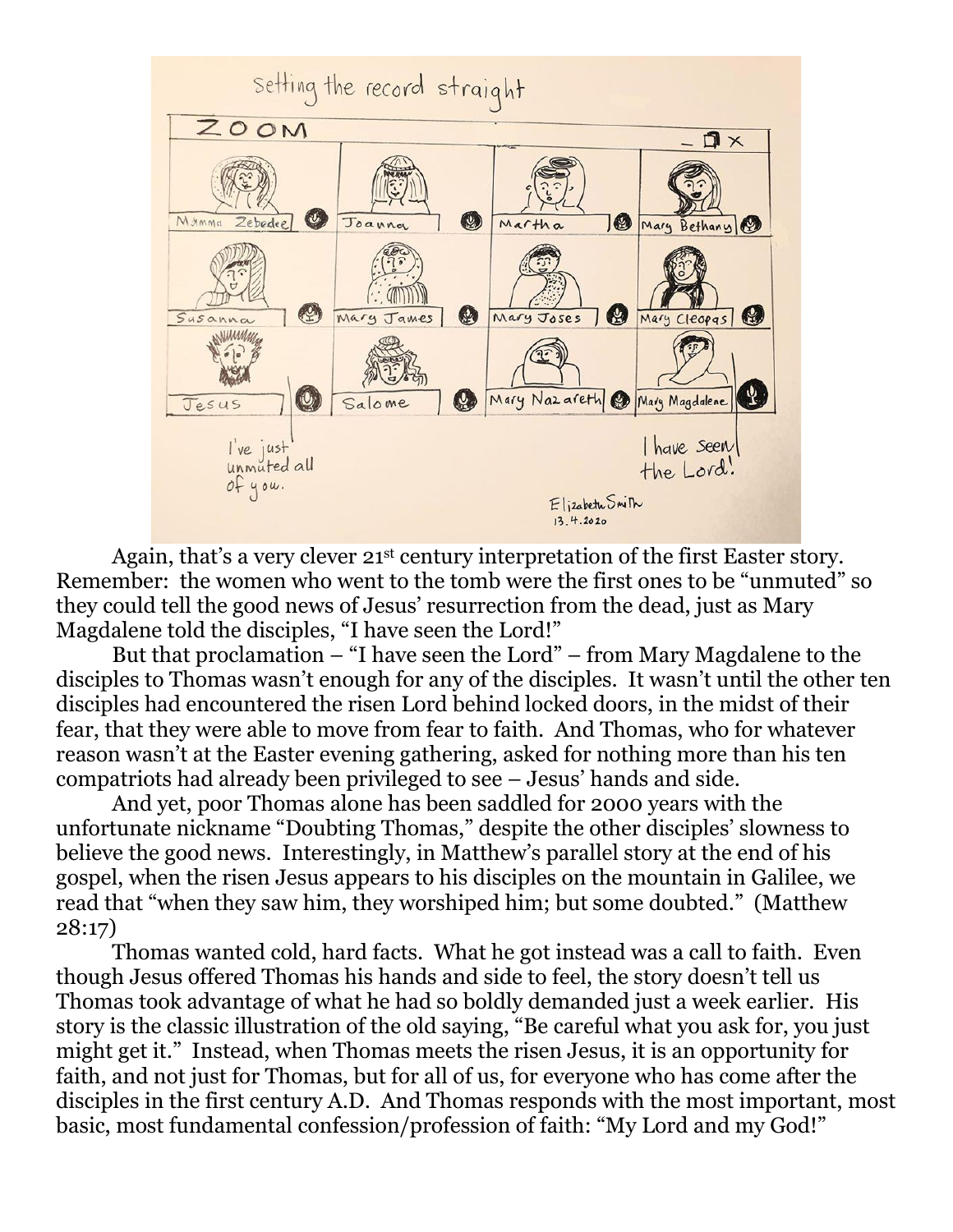John wrote his gospel around 85-90 A.D. He wrote his story for a community of believers, most of whom if not all had never laid eyes on Jesus before or after his resurrection. That's why Jesus also says to Thomas (and to us and to all believers), "Have you believed because you have seen me? Blessed are those who have not seen and yet have come to believe." (John 20:29) Then John tells us all exactly why he wrote the story about the disciples who went from fear to faith and about Thomas who wanted facts and found faith. John writes, "Now Jesus did many other signs in the presence of his disciples, which are not written in this book. But these are written so that you may come to believe that Jesus is the Messiah, the Son of God, and that through believing you may have life in his name." (John 20:30-31)

It's easy to miss a couple of important things in that English translation. First of all, when John says, "so that *you* may come to believe that Jesus is the Messiah, the Son of God, and that through believing *you* may have life in his name," the "you" is plural – "that y'all may come to believe . . . that y'all may have life in his name." Second, the tense of "may come to believe" carries with it the sense of "believe and keep on believing that Jesus is the Messiah, the Son of God." John wrote to a community of believers who had not and did not see Jesus in the flesh. The community was going through hard times and needed the reassurance and encouragement of "Doubting Thomas'" ultimate profession of faith: "My Lord and my God!"

We are certainly living in days full of fear, flooded with facts, and looking to our faith in the risen Lord Jesus to see us through. I don't know that I'm going to talk about the coronavirus pandemic in every sermon until we come out on the other side, but it's the pressing concern in our lives right now. This crisis confronts us with the deepest existential questions of our existence, not the least of which is "Where is God in all of this?"

As I was working on this sermon, I came across a blog by Scott Hoezee from Calvin Seminary, in which he addresses us preachers who are preaching about Thomas on this second Sunday of Easter. I found his comments helpful and encouraging, and I hope you will, also. He writes:

"Of course if we preach on this text the Sunday after Easter in the midst of the Covid-19 isolation, we do so once again via Zoom or other such virtual platforms. Just now we not only cannot grasp *Jesus'* nail-pierced hands, we cannot shake *anyone's* hand. We pastors cannot even grasp the hand of the suffering and the sorrowing. If ever we were in a moment of doubt, of wanting to see some evidence that God is near, is in control, that a better day may come by God's grace . . . well, this is such a moment. We may feel a bit less like Thomas and a bit more like that father in another Bible story who cried out to Jesus, 'I believe! Help my unbelief!' Because we have some very good questions for God just now. And let's not pretend we pastors or anyone else have easy answers. We are as caught up in this pandemic as anyone to whom we minister. All we can do with spiritual integrity is to direct God's people to God's Word, to what John wrote, to the witness he bore long ago and to the witness that, by the Spirit, John bears this day still."

There is a lot of controversy across the nation about whether or not churches should be open during this coronavirus pandemic. Some people claim that churches are being closed and people aren't free to practice their faith. Maybe just the opposite is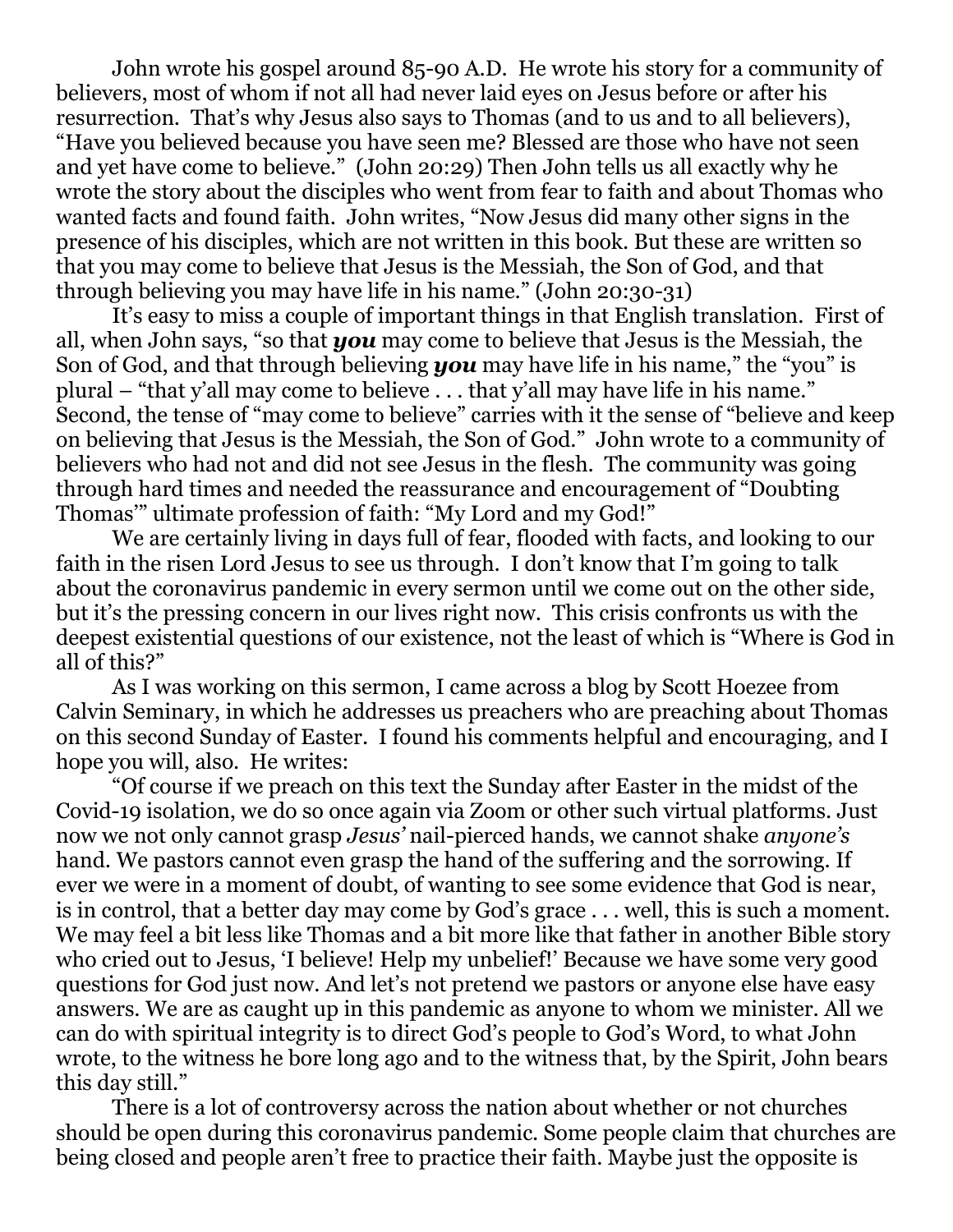true. Maybe what we're really finding out is that what we've said for so many years – "The church is not a building, the church is the people" – is really true! Maybe what we're really finding out is that what Jesus said – "For where two or three are gathered in my name [Jesus doesn't say where or how they are gathered], I am there among them" – is really true!

Scott Hoezee writes, "We are troubled too. We are locked up in our houses out of fear of a virus we cannot see but that stalks us. So maybe there is Good News in this story that Jesus pops into locked rooms of fear. That he presents evidence – somehow, some way – of the Life he had to give. That he gives us a servant like John to tell us the story that we may believe. And this year perhaps that is enough. 'My Lord and my God!' Yes, Lord, stay close." 1

To close this morning, I'd like to share a poem by Andrew King, a minister member of The United Church of Canada. He says, "My goal is to post a poem a week about the Sunday Scripture lessons from the lectionary. I cannot claim that my poems will be of prize quality; I write primarily for spiritual self-nourishment. However, if someone else can derive even a small benefit from my work, then that will be an answer to prayer." I find Andrew King's lectionary poetry to be thought-provoking, faithuplifting, and spiritually nourishing. I hope you will also find the same in this poem called "What Thomas Wants." Thomas knows all about crucifixion. Knows the nails driven into the victim really tear the flesh, damage the bones.

And he knows that this is a crucifying world, with all its violence,

greed and oppression

still hammering nails into the hands of justice, still thrusting spears through the ribs of love, still hanging mercy and kindness to die and sealing up the tomb.

Thomas knows all about it. So he knows that any real resurrection will have to come out of ruin, will have to come out of suffering,

will have to come out still bearing the scars inflicted by the unjust world.

Ask him not if he believes in a God merely greater than suffering or death;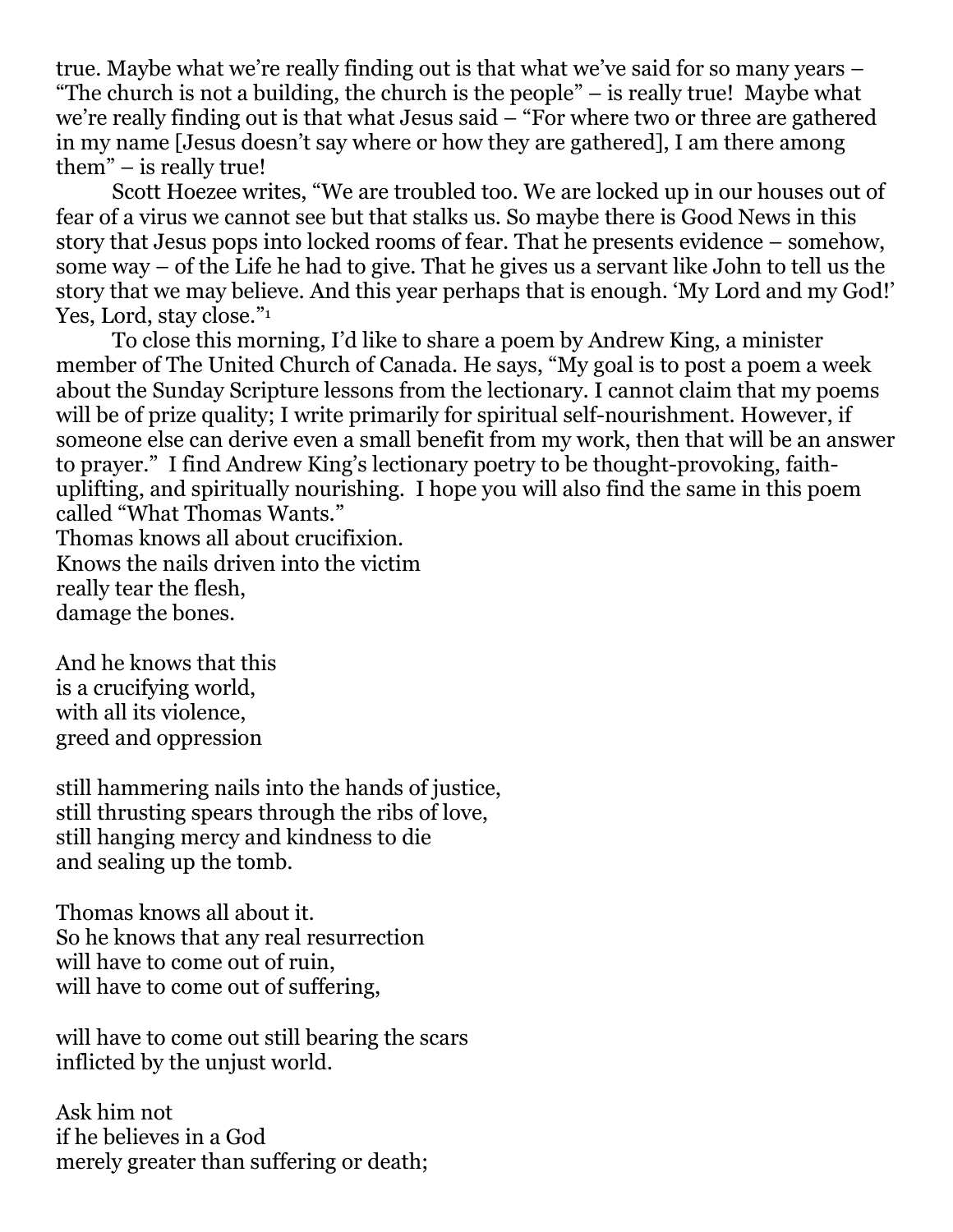any God worth the title would surely prove immortal, who may be able to pretend our pain but could never share it in truth.

No, what Thomas wants to see is the Lord who rises from death by crucifixion,

who rises from the worst that our world can do: who rises from hells of corruption and cruelty, who rises from violence and terror and hate, who rises from rape and torture and war, who rises from hunger and disease and squalor, who rises torn and terribly scarred yet walking among us still,

who will touch *us* in our woundedness, who will hold *us* in our brokenness, who sees in *us* the prints left by the nails, who puts his own hurt hand upon our heartache, fear and despair and breathe his healing peace into our souls.

This is who Thomas wants to see – the only Lord he wants to believe in.

Thomas just wants to see Jesus.<sup>2</sup>

*Let us pray: Lord, we are like Thomas with our questions and our doubts. We sometimes need to see in order to believe, we need you in order to have faith. We need the breath of the Holy Spirit to take away our fears so that we can come out from behind the locked doors that keep us from following you. Just as Thomas confessed you as his Lord and his God,*